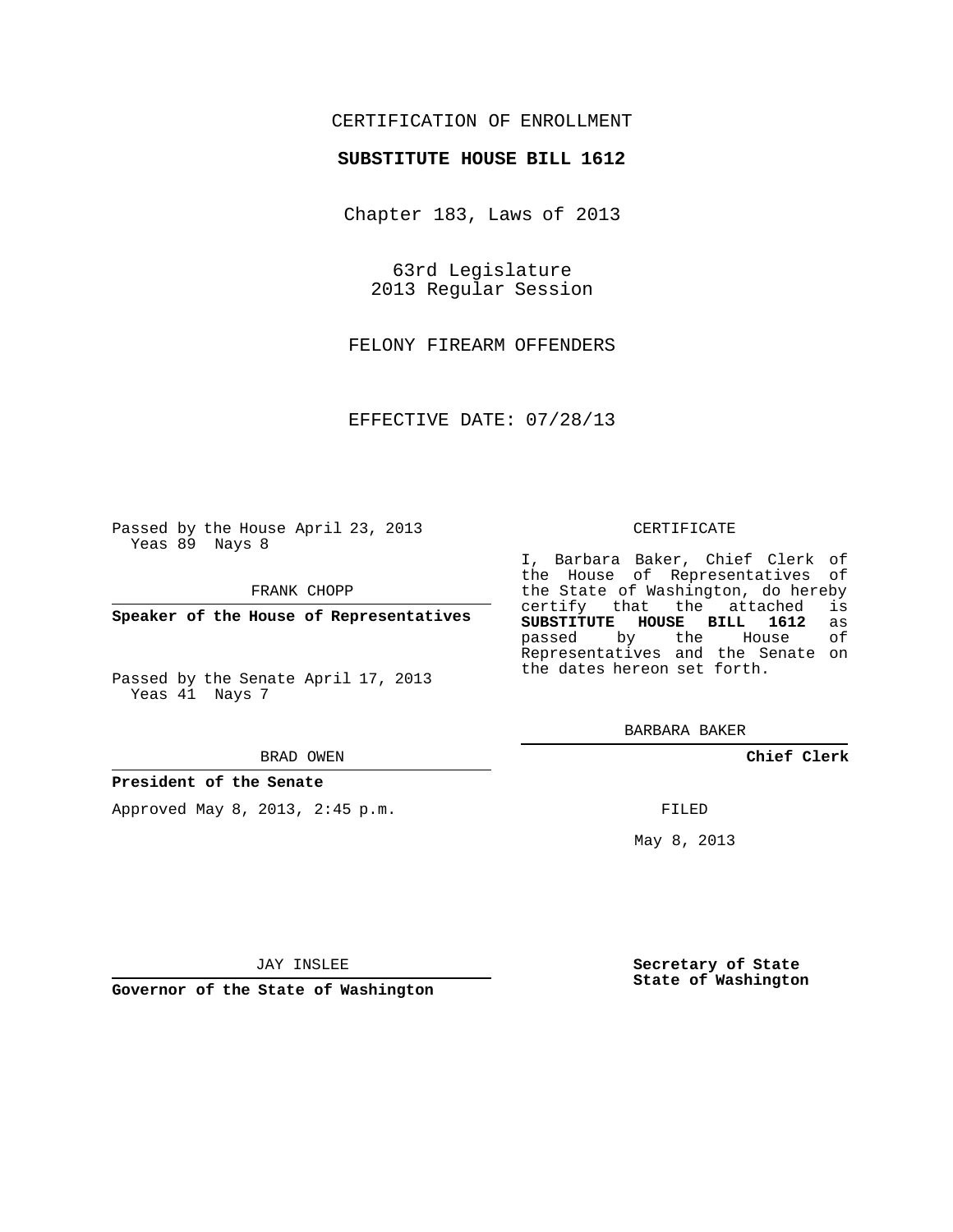# **SUBSTITUTE HOUSE BILL 1612** \_\_\_\_\_\_\_\_\_\_\_\_\_\_\_\_\_\_\_\_\_\_\_\_\_\_\_\_\_\_\_\_\_\_\_\_\_\_\_\_\_\_\_\_\_

\_\_\_\_\_\_\_\_\_\_\_\_\_\_\_\_\_\_\_\_\_\_\_\_\_\_\_\_\_\_\_\_\_\_\_\_\_\_\_\_\_\_\_\_\_

### AS AMENDED BY THE SENATE

Passed Legislature - 2013 Regular Session

## **State of Washington 63rd Legislature 2013 Regular Session**

**By** House Judiciary (originally sponsored by Representatives Hope, Pedersen, Hayes, Buys, Dahlquist, Hargrove, O'Ban, Holy, Goodman, Fagan, Smith, Magendanz, Orcutt, Klippert, Kretz, Warnick, Roberts, Moscoso, Ryu, and Bergquist)

READ FIRST TIME 02/22/13.

 AN ACT Relating to felony firearm offenders; amending RCW 42.56.240; reenacting and amending RCW 9.41.010; adding new sections to chapter 9.41 RCW; adding a new section to chapter 43.43 RCW; and prescribing penalties.

BE IT ENACTED BY THE LEGISLATURE OF THE STATE OF WASHINGTON:

 **Sec. 1.** RCW 42.56.240 and 2012 c 88 s 1 are each amended to read as follows:

 The following investigative, law enforcement, and crime victim information is exempt from public inspection and copying under this chapter:

 (1) Specific intelligence information and specific investigative records compiled by investigative, law enforcement, and penology agencies, and state agencies vested with the responsibility to discipline members of any profession, the nondisclosure of which is essential to effective law enforcement or for the protection of any person's right to privacy;

 (2) Information revealing the identity of persons who are witnesses to or victims of crime or who file complaints with investigative, law enforcement, or penology agencies, other than the commission, if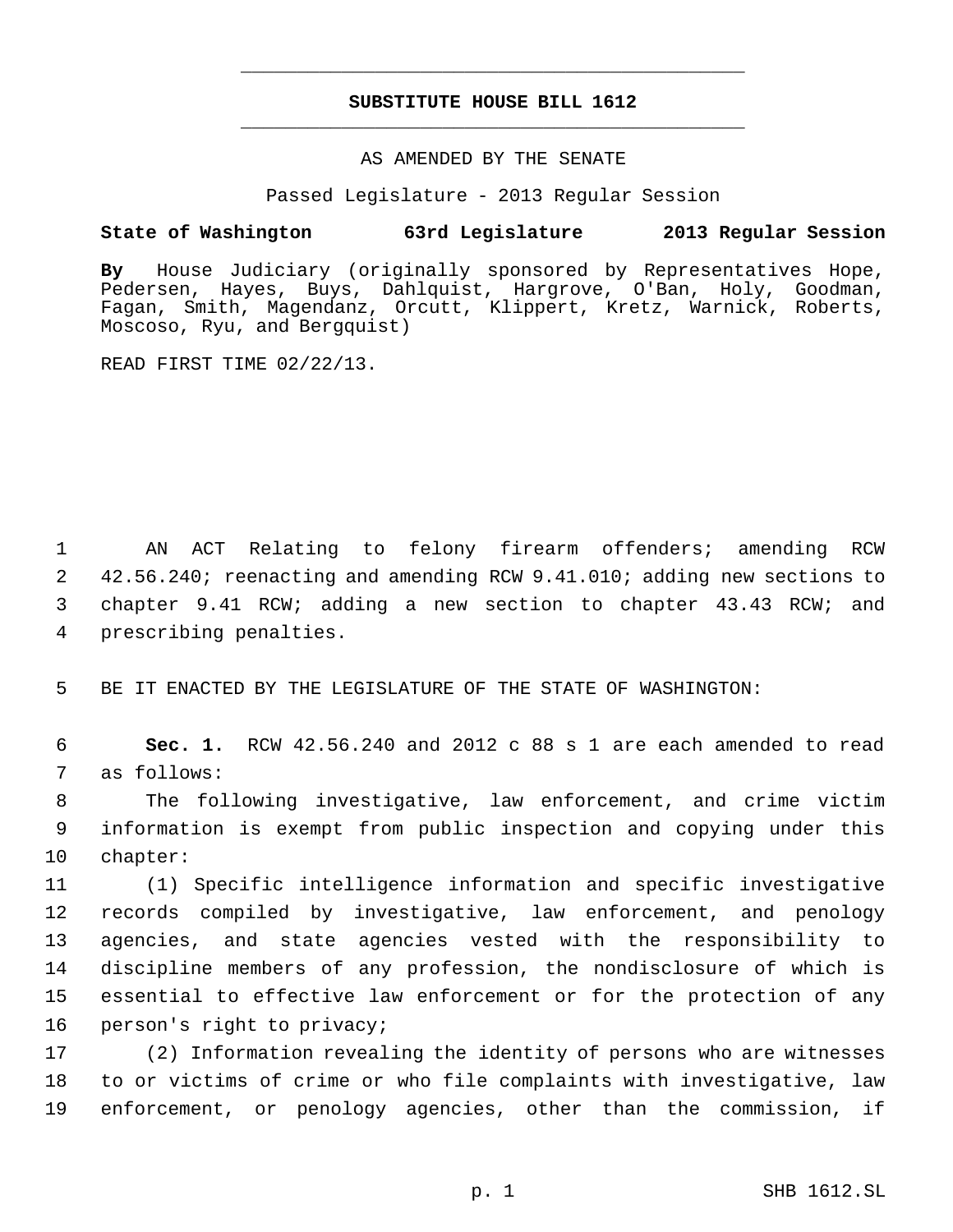disclosure would endanger any person's life, physical safety, or property. If at the time a complaint is filed the complainant, victim, or witness indicates a desire for disclosure or nondisclosure, such desire shall govern. However, all complaints filed with the commission about any elected official or candidate for public office must be made in writing and signed by the complainant under oath;

 (3) Any records of investigative reports prepared by any state, county, municipal, or other law enforcement agency pertaining to sex offenses contained in chapter 9A.44 RCW or sexually violent offenses as defined in RCW 71.09.020, which have been transferred to the Washington association of sheriffs and police chiefs for permanent electronic 12 retention and retrieval pursuant to RCW 40.14.070(2)(b);

 (4) License applications under RCW 9.41.070; copies of license applications or information on the applications may be released to law 15 enforcement or corrections agencies;

 (5) Information revealing the identity of child victims of sexual assault who are under age eighteen. Identifying information means the child victim's name, address, location, photograph, and in cases in which the child victim is a relative or stepchild of the alleged perpetrator, identification of the relationship between the child and the alleged perpetrator;

(6) The statewide gang database referenced in RCW 43.43.762;

 (7) Data from the electronic sales tracking system established in RCW 69.43.165;

 (8) Information submitted to the statewide unified sex offender notification and registration program under RCW 36.28A.040(6) by a person for the purpose of receiving notification regarding a registered sex offender, including the person's name, residential address, and e-mail address; and

 (9) Personally identifying information collected by law enforcement agencies pursuant to local security alarm system programs and vacation crime watch programs. Nothing in this subsection shall be interpreted so as to prohibit the legal owner of a residence or business from 34 accessing information regarding his or her residence or business; and

 (10) The felony firearm offense conviction database of felony firearm offenders established in section 6 of this act.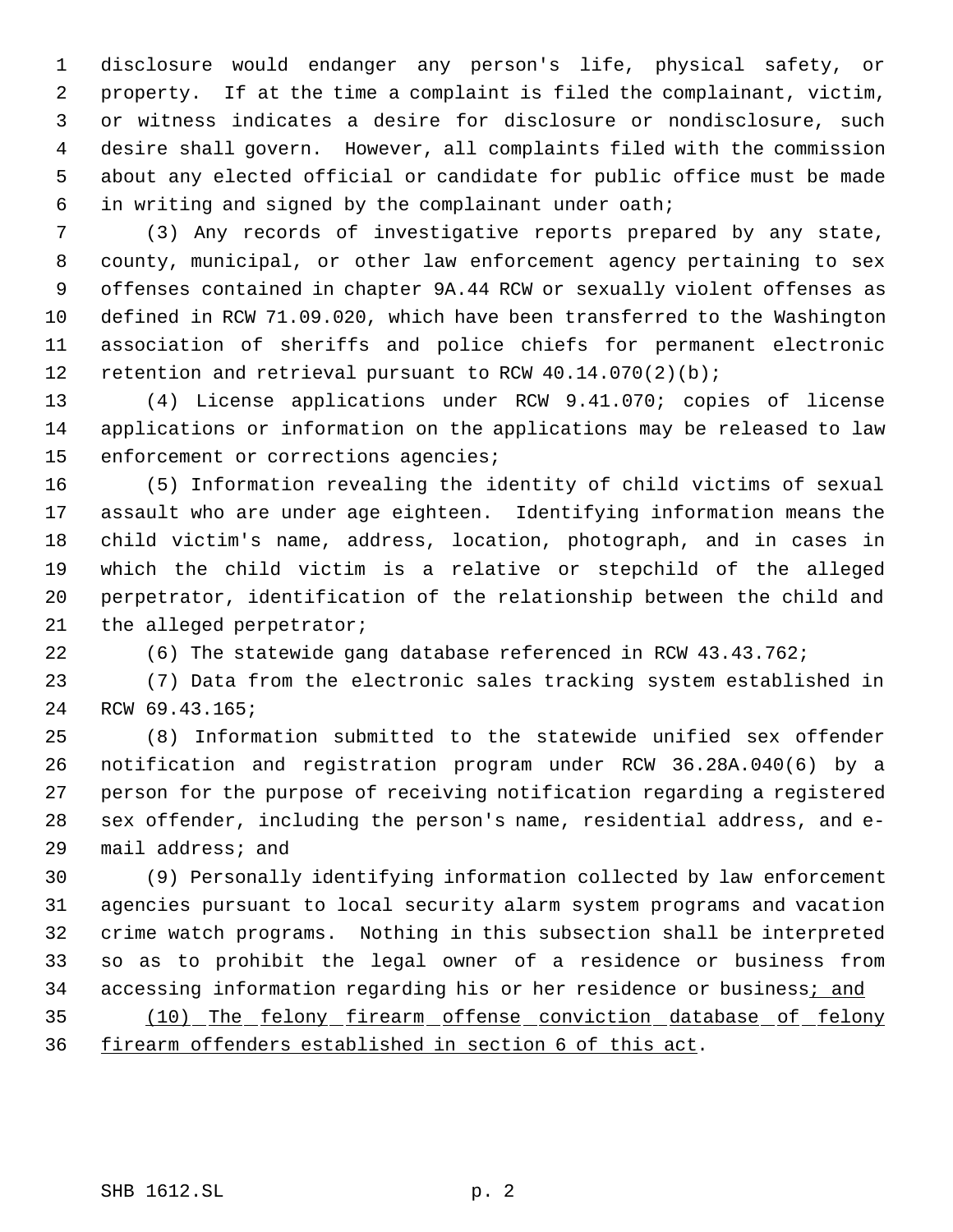**Sec. 2.** RCW 9.41.010 and 2009 c 216 s 1 are each reenacted and amended to read as follows:

 Unless the context clearly requires otherwise, the definitions in this section apply throughout this chapter.

 (1) "Antique firearm" means a firearm or replica of a firearm not designed or redesigned for using rim fire or conventional center fire ignition with fixed ammunition and manufactured in or before 1898, including any matchlock, flintlock, percussion cap, or similar type of ignition system and also any firearm using fixed ammunition manufactured in or before 1898, for which ammunition is no longer manufactured in the United States and is not readily available in the ordinary channels of commercial trade.

 (2) "Barrel length" means the distance from the bolt face of a closed action down the length of the axis of the bore to the crown of the muzzle, or in the case of a barrel with attachments to the end of any legal device permanently attached to the end of the muzzle.

(3) "Crime of violence" means:

 (a) Any of the following felonies, as now existing or hereafter amended: Any felony defined under any law as a class A felony or an attempt to commit a class A felony, criminal solicitation of or criminal conspiracy to commit a class A felony, manslaughter in the first degree, manslaughter in the second degree, indecent liberties if committed by forcible compulsion, kidnapping in the second degree, arson in the second degree, assault in the second degree, assault of a child in the second degree, extortion in the first degree, burglary in the second degree, residential burglary, and robbery in the second degree;

 (b) Any conviction for a felony offense in effect at any time prior to June 6, 1996, which is comparable to a felony classified as a crime of violence in (a) of this subsection; and

 (c) Any federal or out-of-state conviction for an offense comparable to a felony classified as a crime of violence under (a) or (b) of this subsection.

 (4) "Dealer" means a person engaged in the business of selling firearms at wholesale or retail who has, or is required to have, a federal firearms license under 18 U.S.C. Sec. 923(a). A person who does not have, and is not required to have, a federal firearms license under 18 U.S.C. Sec. 923(a), is not a dealer if that person makes only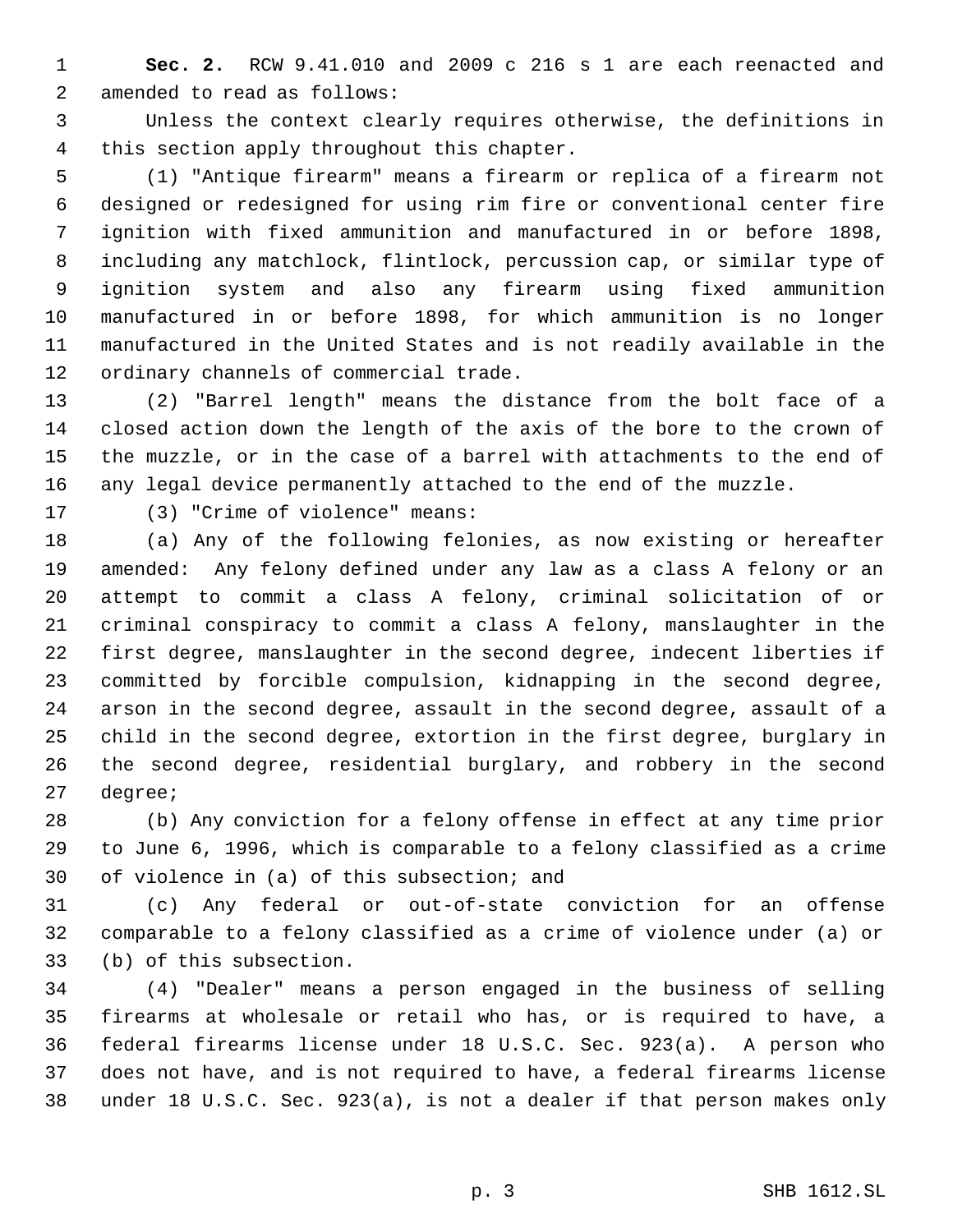occasional sales, exchanges, or purchases of firearms for the enhancement of a personal collection or for a hobby, or sells all or part of his or her personal collection of firearms.

 (5) "Family or household member" means "family" or "household member" as used in RCW 10.99.020.

 (6) "Felony" means any felony offense under the laws of this state or any federal or out-of-state offense comparable to a felony offense under the laws of this state.

 (7) "Felony firearm offender" means a person who has previously been convicted or found not guilty by reason of insanity in this state 11 of any felony firearm offense. A person is not a felony firearm 12 offender under this chapter if any and all qualifying offenses have 13 been the subject of an expungement, pardon, annulment, certificate, or rehabilitation, or other equivalent procedure based on a finding of the 15 rehabilitation of the person convicted or a pardon, annulment, or other equivalent procedure based on a finding of innocence.

17 (8) "Felony firearm offense" means:

(a) Any felony offense that is a violation of chapter 9.41 RCW;

(b) A violation of RCW 9A.36.045;

(c) A violation of RCW 9A.56.300;

(d) A violation of RCW 9A.56.310;

 (e) Any felony offense if the offender was armed with a firearm in the commission of the offense.

 (9) "Firearm" means a weapon or device from which a projectile or projectiles may be fired by an explosive such as gunpowder.

 $((+8))$   $(10)$  "Law enforcement officer" includes a general authority Washington peace officer as defined in RCW 10.93.020, or a specially commissioned Washington peace officer as defined in RCW 10.93.020. "Law enforcement officer" also includes a limited authority Washington peace officer as defined in RCW 10.93.020 if such officer is duly authorized by his or her employer to carry a concealed pistol.

32  $((+9))$  (11) "Lawful permanent resident" has the same meaning afforded a person "lawfully admitted for permanent residence" in 8 U.S.C. Sec. 1101(a)(20).

35  $((+10)) (12)$  "Loaded" means:

(a) There is a cartridge in the chamber of the firearm;

 (b) Cartridges are in a clip that is locked in place in the firearm;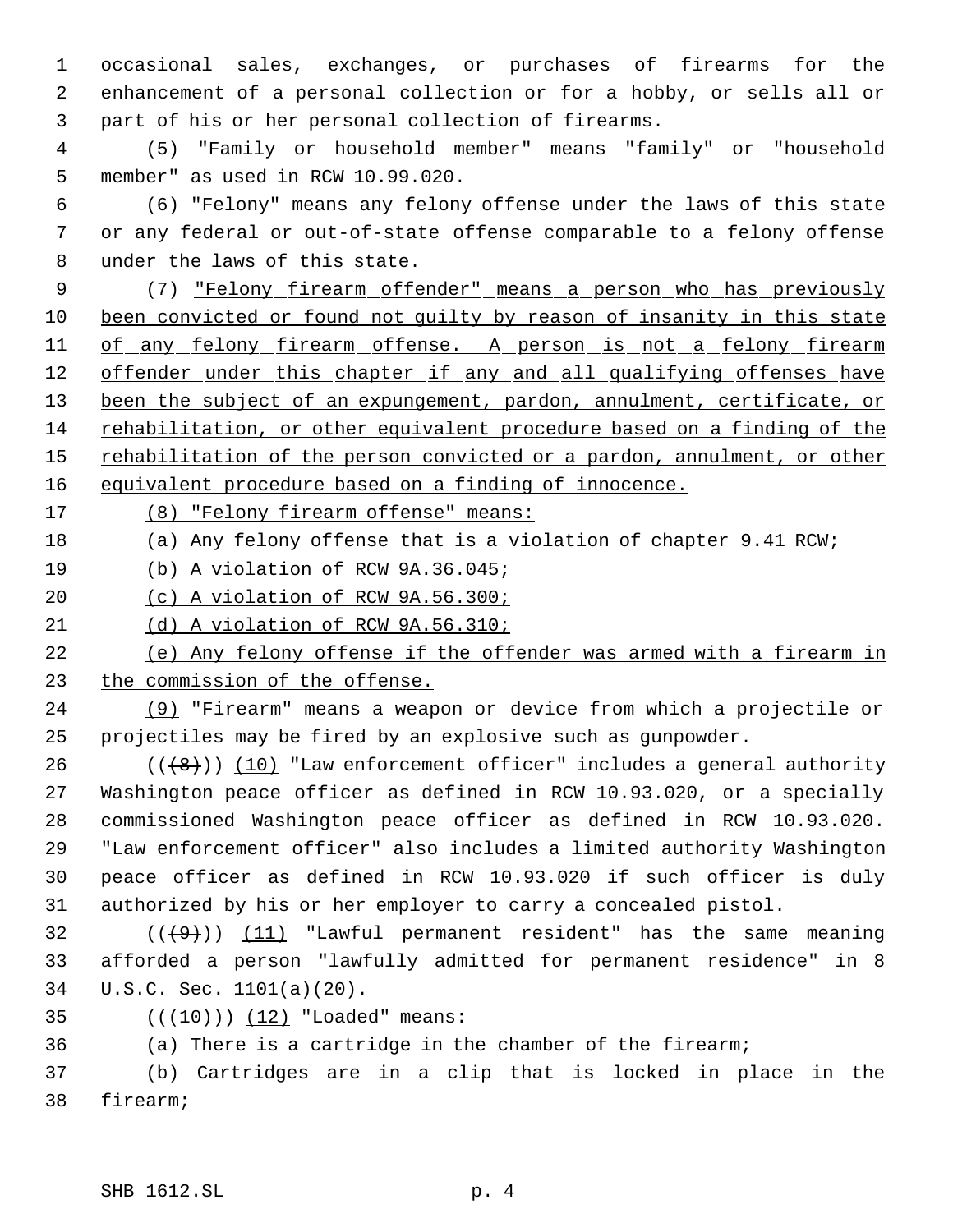(c) There is a cartridge in the cylinder of the firearm, if the firearm is a revolver;

 (d) There is a cartridge in the tube or magazine that is inserted in the action; or

 (e) There is a ball in the barrel and the firearm is capped or primed if the firearm is a muzzle loader.

 ( $(\frac{11}{1})$ ) (13) "Machine gun" means any firearm known as a machine gun, mechanical rifle, submachine gun, or any other mechanism or instrument not requiring that the trigger be pressed for each shot and having a reservoir clip, disc, drum, belt, or other separable mechanical device for storing, carrying, or supplying ammunition which can be loaded into the firearm, mechanism, or instrument, and fired therefrom at the rate of five or more shots per second.

14 ( $(\frac{12}{12})$ ) (14) "Nonimmigrant alien" means a person defined as such in 8 U.S.C. Sec. 1101(a)(15).

16  $((+13))$   $(15)$  "Pistol" means any firearm with a barrel less than sixteen inches in length, or is designed to be held and fired by the use of a single hand.

19 (( $(14)$ )) (16) "Rifle" means a weapon designed or redesigned, made or remade, and intended to be fired from the shoulder and designed or redesigned, made or remade, and intended to use the energy of the explosive in a fixed metallic cartridge to fire only a single projectile through a rifled bore for each single pull of the trigger.

 (( $\left(\frac{15}{15}\right)$ ) (17) "Sell" refers to the actual approval of the delivery of a firearm in consideration of payment or promise of payment of a certain price in money.

27 (( $(16)$ )) (18) "Serious offense" means any of the following felonies or a felony attempt to commit any of the following felonies, as now existing or hereafter amended:

(a) Any crime of violence;

 (b) Any felony violation of the uniform controlled substances act, chapter 69.50 RCW, that is classified as a class B felony or that has a maximum term of imprisonment of at least ten years;

(c) Child molestation in the second degree;

(d) Incest when committed against a child under age fourteen;

(e) Indecent liberties;

(f) Leading organized crime;

(g) Promoting prostitution in the first degree;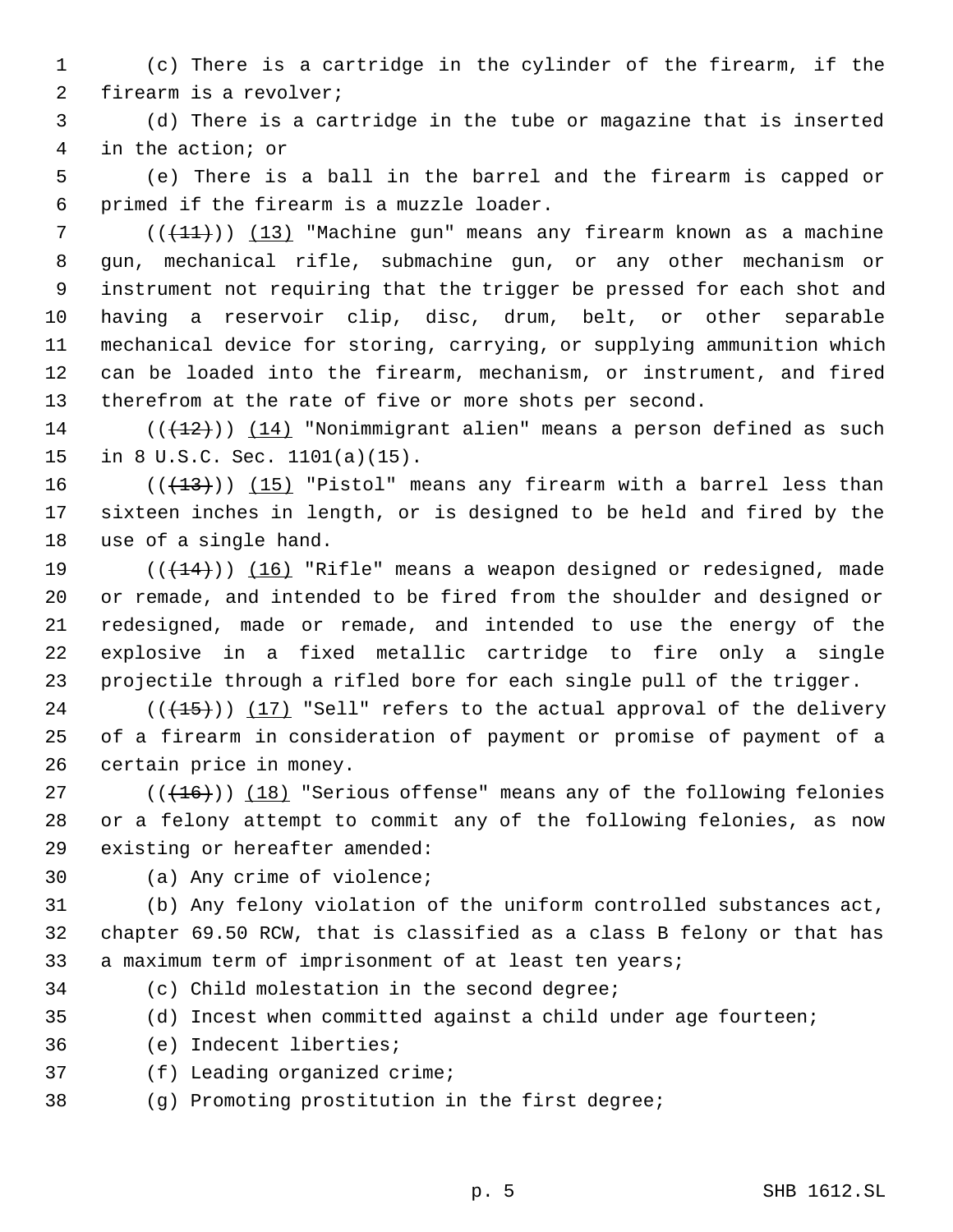- (h) Rape in the third degree;
- (i) Drive-by shooting;
- (j) Sexual exploitation;

 (k) Vehicular assault, when caused by the operation or driving of a vehicle by a person while under the influence of intoxicating liquor or any drug or by the operation or driving of a vehicle in a reckless manner;

 (l) Vehicular homicide, when proximately caused by the driving of any vehicle by any person while under the influence of intoxicating liquor or any drug as defined by RCW 46.61.502, or by the operation of 11 any vehicle in a reckless manner;

 (m) Any other class B felony offense with a finding of sexual motivation, as "sexual motivation" is defined under RCW 9.94A.030;

 (n) Any other felony with a deadly weapon verdict under RCW ((9.94A.602)) 9.94A.825; or

 (o) Any felony offense in effect at any time prior to June 6, 1996, that is comparable to a serious offense, or any federal or out-of-state conviction for an offense that under the laws of this state would be a felony classified as a serious offense.

 $((+17))$  (19) "Short-barreled rifle" means a rifle having one or more barrels less than sixteen inches in length and any weapon made from a rifle by any means of modification if such modified weapon has an overall length of less than twenty-six inches.

24 (( $(18)$ )) (20) "Short-barreled shotgun" means a shotgun having one or more barrels less than eighteen inches in length and any weapon made from a shotgun by any means of modification if such modified weapon has an overall length of less than twenty-six inches.

 $((+19))$   $(21)$  "Shotgun" means a weapon with one or more barrels, designed or redesigned, made or remade, and intended to be fired from the shoulder and designed or redesigned, made or remade, and intended to use the energy of the explosive in a fixed shotgun shell to fire through a smooth bore either a number of ball shot or a single projectile for each single pull of the trigger.

 NEW SECTION. **Sec. 3.** A new section is added to chapter 9.41 RCW to read as follows:

 (1) On or after the effective date of this section, whenever a defendant in this state is convicted of a felony firearm offense or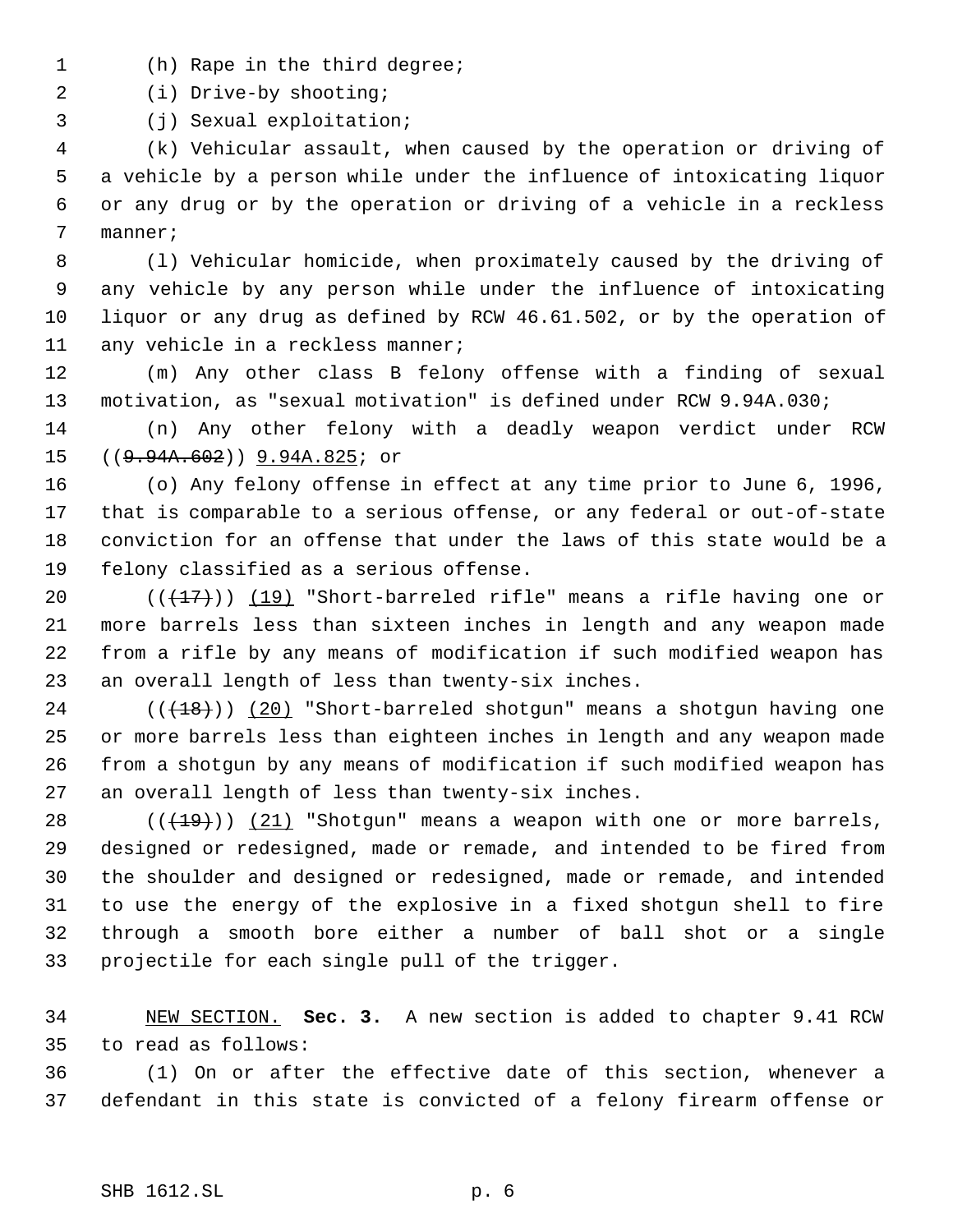found not guilty by reason of insanity of any felony firearm offense, the court must consider whether to impose a requirement that the person comply with the registration requirements of section 4 of this act and may, in its discretion, impose such a requirement.

 (2) In determining whether to require the person to register, the court shall consider all relevant factors including, but not limited to:

(a) The person's criminal history;

 (b) Whether the person has previously been found not guilty by reason of insanity of any offense in this state or elsewhere; and

 (c) Evidence of the person's propensity for violence that would likely endanger persons.

 NEW SECTION. **Sec. 4.** A new section is added to chapter 9.41 RCW to read as follows:

 (1) Any adult or juvenile residing, whether or not the person has a fixed residence, in this state who has been required by a court to comply with the registration requirements of this section shall personally register with the county sheriff for the county of the person's residence.

 (2) A person required to register under this section must provide the following information when registering:

(a) Name and any aliases used;

 (b) Complete and accurate residence address or, if the person lacks a fixed residence, where he or she plans to stay;

 (c) Identifying information of the gun offender, including a physical description;

(d) The offense for which the person was convicted;

(e) Date and place of conviction; and

 (f) The names of any other county where the offender has registered pursuant to this section.

 (3) The county sheriff may require the offender to provide documentation that verifies the contents of his or her registration.

 (4) The county sheriff may take the offender's photograph or fingerprints for the inclusion of such record in the registration.

 (5) Felony firearm offenders shall register with the county sheriff not later than forty-eight hours after: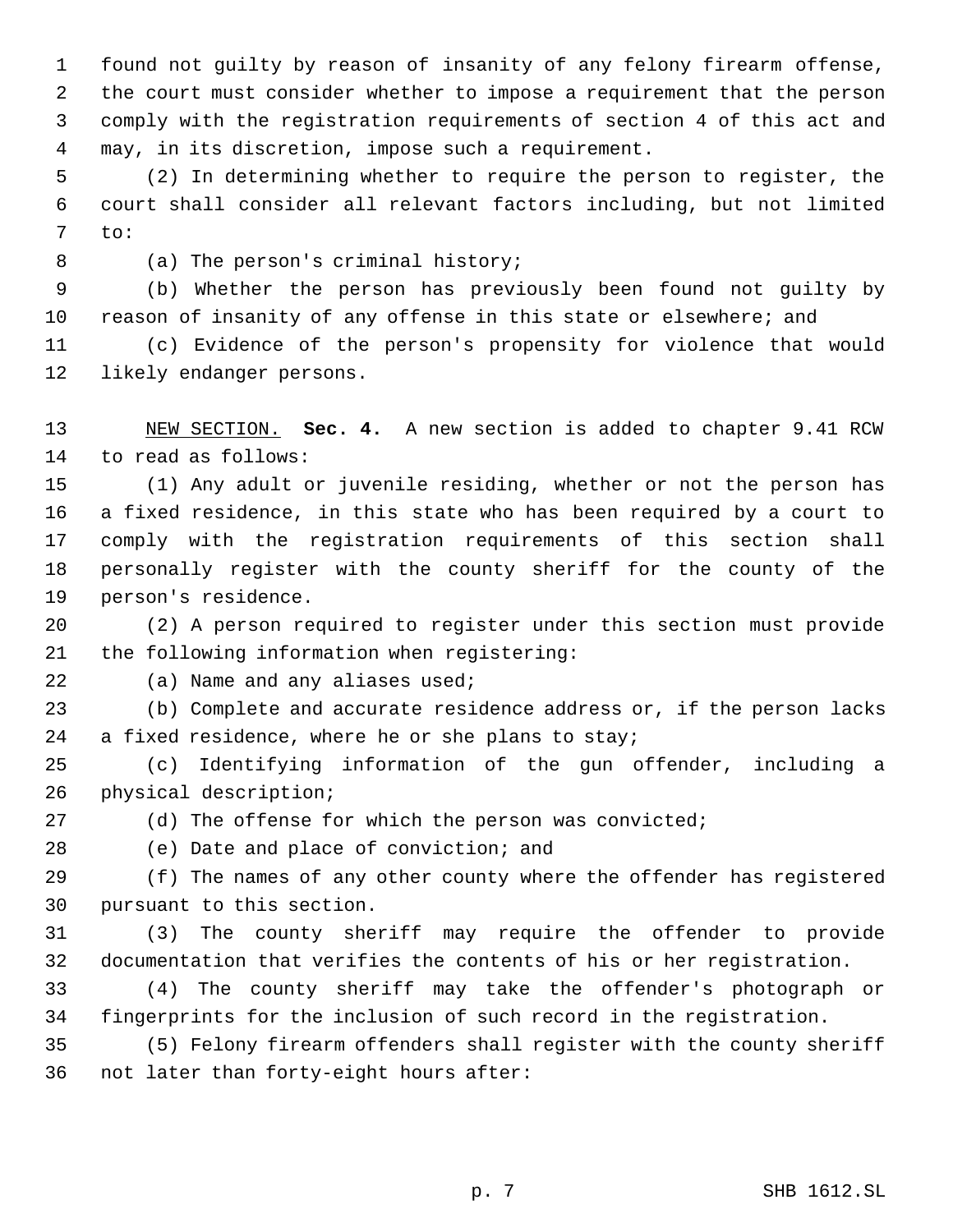(a) The date of release from custody, as a result of the felony firearm offense, of the state department of corrections, the state department of social and health services, a local division of youth services, or a local jail or juvenile detention facility; or

 (b) The date the court imposes the felony firearm offender's sentence, if the offender receives a sentence that does not include confinement.

 (6)(a) Except as described in (b) of this subsection, the felony firearm offender shall register with the county sheriff not later than twenty days after each twelve-month anniversary of the date the offender is first required to register, as described in subsection (5) of this section.

 (b) If the felony firearm offender is confined to any correctional institution, state institution or facility, or health care facility throughout the twenty-day period described in (a) of this subsection, the offender shall personally appear before the county sheriff not later than forty-eight hours after release to verify and update, as appropriate, his or her registration.

 (7) If the felony firearm offender changes his or her residence address and his or her new residence address is within this state, the offender shall personally register with the county sheriff for the county of the person's residence not later than forty-eight hours after the change of address. If the offender's residence address is within the same county as the offender's immediately preceding address, the offender shall update the contents of his or her current registration.

 (8) The duty to register shall continue for a period of four years from the date the offender is first required to register, as described in subsection (5) of this section.

 NEW SECTION. **Sec. 5.** A new section is added to chapter 9.41 RCW to read as follows:

 (1) A person commits the crime of failure to register as a felony firearm offender if the person has a duty to register under section 4 of this act and knowingly fails to comply with any of the requirements of section 4 of this act.

 (2) Failure to register as a felony firearm offender is a gross misdemeanor.